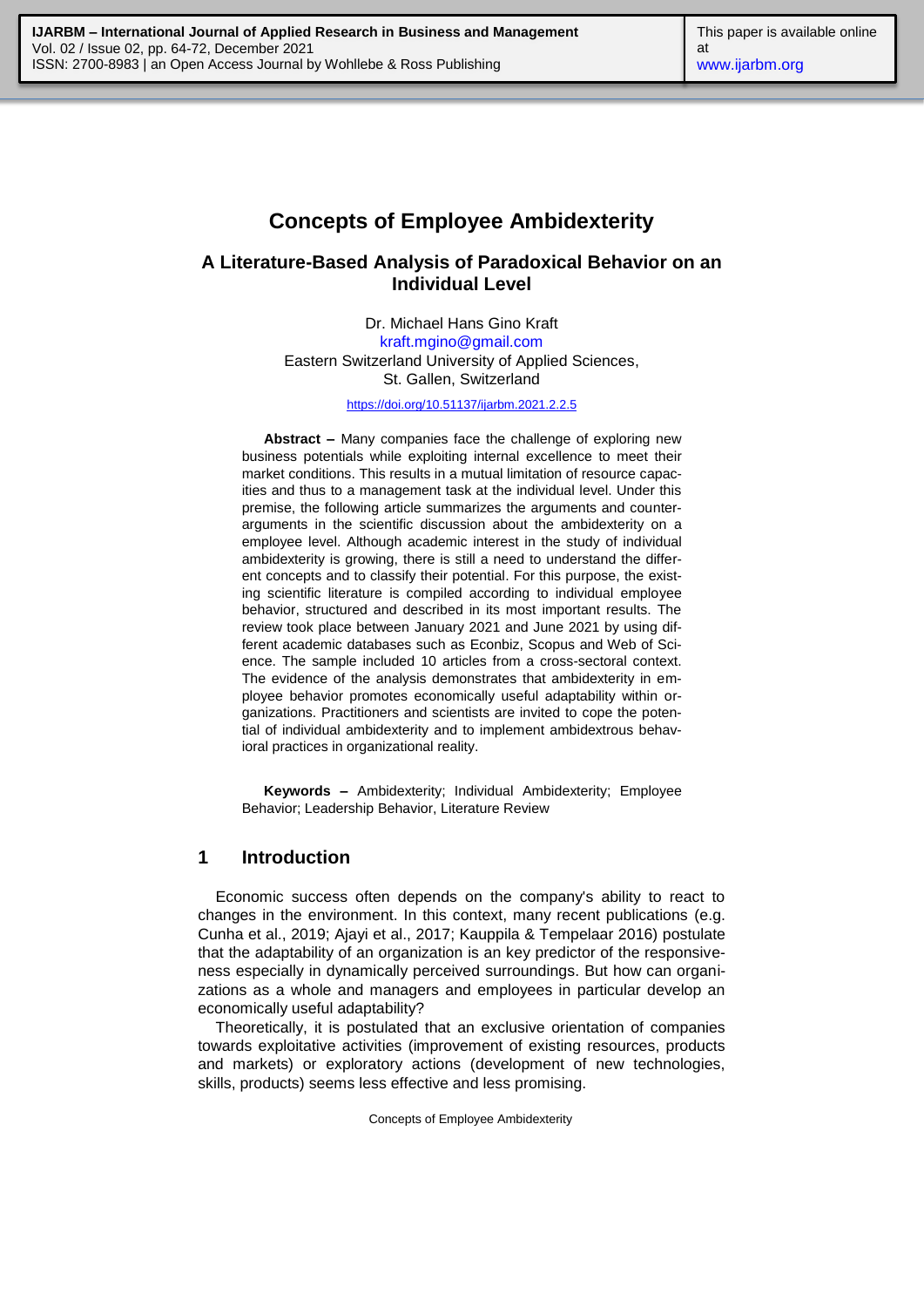In this respect, the organizational theorist James March (1991) recognized that dynamic circumstances require a simultaneous balance of two opposing activity patterns of organizations and provided a conceptual basis through his classification of exploration and exploitation. This so-called ambidextrous perspective enables companies to ensure the efficiency of their financial operations on the one hand and to develop new products or business models on the other. According to Gibson & Birkinshaw (2004), and also He & Wong (2004), it could already be empirically proven that this ambidextrous behavior has a positive effect on company results.

In the present day, an increasing number of scientific papers identify this concept of ambidexterity towards as a key driver for organizations to fulfil company targets in handling with these environmental impacts (Bansal, 2002). The authors Raisch & Birkinshaw (2008), referenced, that the number of studies on ambidexterity in the leading journals of management research has risen from 2004 to 2008.

Due to the thematic synthesis of ambidexterity and flexibility, the respective literature has received increased academic attention in recent years (Alghamdi, 2018; Luo et al., 2018; Cunha et al. 2019; etc.). Although preliminary empirical results are promising, there is still a need to understand and classify the different concepts of ambidextrous behavior at the individual level in relation to the adaptability of an organization (Rosing et al., 2011). In particular due to the numerous different conceptualizations of ambidexterity, researchers are increasingly able to investigate promising behavior at the individual level of employees in this area.

Against this background, the central question motivating this paper is which ambidextrous behaviors at the individual level are most promising in terms of adaptability needs? Additional work in this field is necessary to understand the effectiveness of ambidexterity in behavior and to tap into any potential for human resource development. In this context, the main interest of the study is to explore the perspectives of ambidexterity on the individual level and to contribute to research on flexibility.

### **2 Theoretical Background**

According to Rosing et al. (2011), a number of studies indicate that not only organizations and leaders, but also teams and individual employees have to deal with the tension between exploration and exploitation in order to perform.

In this context, the literature defines an employee as a person who works under a contract of employment. This group of people could also be characterized as workers or employees (Zacher et. al, 2016). Accordingly, employee behavior will be defined as an employees' reaction to a particular situation at the workplace. It describes a behavioral way of activity patterns during their work performance.

Consequently, employee behavior is a central object of investigation in organizational research. This characteristic is justified by the fact that this type of transactional relationship is used to investigate economic exchange in terms of income and performance. In addition, it should be mentioned that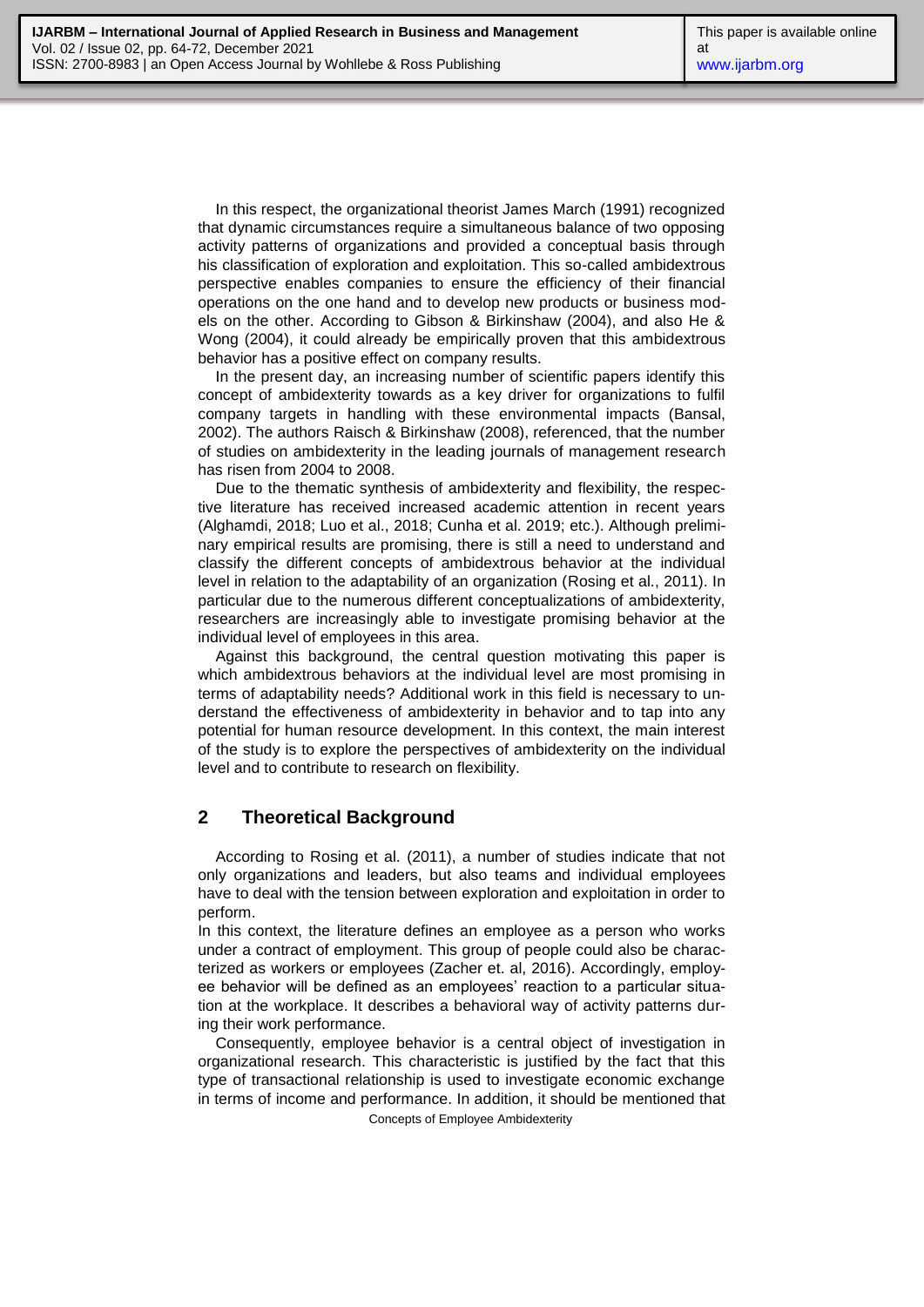within this exchange expectations (implicit or explicit), promises, deceptions etc. are included. According to Martin (2017), it should be noted that an exact specification of the work performance is often difficult to implement contractually and the transactional relationship is extended by an interpersonal component for task fulfilment.

In this context, Caniëls & Veld (2016) describe that successful companies are characterized by the fact that employees perform a combination of explorative and exploitative behaviors. Exploration in employee behavior means in general to find new ways of accomplishing a task or to solve problems with a new approach. In contrast, exploitation means to use existing resources and methods to generate efficiency in the organization. In this respect, ambidexterity of employees is defined as a behavioral pattern that can emphasize a combination of exploitative and explorative activities within a given period of time (Mom et al., 2006).

According to Gupta et al. (2006), it is important to note that an increase in one behavioral pattern is only at the expense of the other and thus an ambidextrous balance in behavior is neglected. Consequently, an equal combination of explorative and exploitative activities is sought. According to Good & Michel (2013) a cognitive learning perspective of the employees is necessary to achieve ambidexterity in behavior. It can be argued that employees must be intellectually capable of switching flexibly between exploration and exploitation in changing environments.

## **3 Concepts**

What ambidextrous behaviors can employees use to adapt in dynamic contexts? To answer this question there are only a few related literature reviews. In the recently published article by Mu et. al (2020) only empirical contributions to individual ambidexterity in the SME environment are compared with regard to methodology. Martínez-Climent et. al (2019) list a literature review of the results of ambidextrous behavior of managers. Zacher et. al (2016) concentrate on cross-sectoral empirical contributions to individual ambidexterity without going into the specific patterns of behavior.

In this context, it can be stated that there is as yet no literary overview of the different conceptualizations of individual ambidexterity (understood here as the behavior of managers and employees). This research gap is surprising, as already the authors Raisch & Birkinshaw (2008) point out that the number of studies on ambidexterity in the leading management research journals increased from 2004 to 2008. On the basis of this outlined relevance to the topic, this contribution aims to close the gap.

In preparation for the analysis of the individual employee behavior, the keyword terms "ambidextrous", "individual ambidexterity", "ambidextrous employee", "ambidextrous behavior", "ambidextrousness", "ambidextrous collaborators"; "ambidexterity"; paradoxical employee" and "individual employee flexibility" were entered into the electronically based library system EBSCO, Scopus, Web of Science and Google Scholar. The review took place between October 2020 and February 2021. The analysis requires only scientific contributions that have already been published in peer-reviewed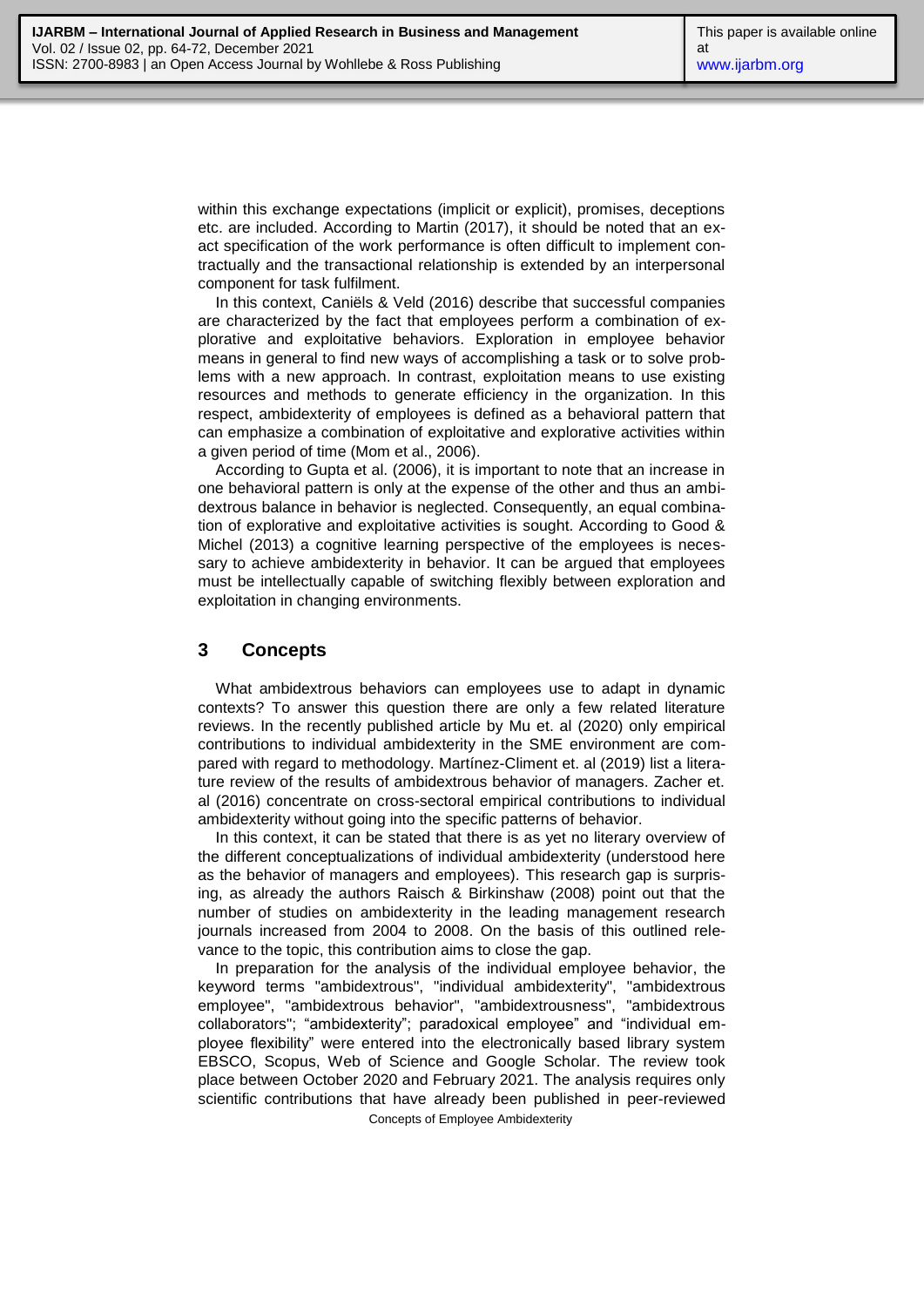journals. The application of the literature analysis led to a final selection of 16 contributions. The following criteria were used for the final selection of the contributions:

- Only scientific contributions and articles from international journals were selected; explicitly excluded from the analysis were working papers, practitioner contributions and guidebooks as well as seminar papers, bachelor and master theses.

- The classification of the scientific studies is made according to the above mentioned main actors in the individual ambidextrous behavior (management and staff behavior). Only contributions that seemed relevant within the framework of this structuring scheme were considered.

- To ensure comprehensibility, only English-language articles from the fields of Business & Economics were used.

The following table provides an overview of the different conceptualizations of ambidexterity on the employee level. To create the list, the articles were sorted by date and edited according to their proposed concept for ambidextrous employees (see Table 1).

| Year | <b>Authors</b>   | <b>Methodology</b> | <b>Concepts</b>                          |
|------|------------------|--------------------|------------------------------------------|
| 2012 | Hafkesbrink, J., | Mixed              | <b>Exploration Competencies vs.</b>      |
|      | Bachem, C., &    | Study              | <b>Exploitation Competencies</b>         |
|      | Kulenovic, D.    |                    |                                          |
| 2013 | Good, D., &      | Qualitative        | Exploitation & Exploration               |
|      | Michel, E. J.    | Study              | abilities                                |
| 2015 | Keller, T. &     | Quantitative       | <b>Exploration &amp; Exploitation</b>    |
|      | Weibler, J.      | Study              | Behavior on Manager Level                |
| 2016 | Kauppila, P.     | Quantitative       | Exploration & Exploration Be-            |
|      | &Tempelaar, M.   | Study              | havior on Employee Level                 |
| 2016 | Caniëls, M. C.,  | Mixed              | Exploration & Exploration Be-            |
|      | & Veld, M.       | Study              | havior on Employee Level                 |
| 2017 | Ajayi, M.,       | Mixed              | Suggestion orientation & Im-             |
|      | Odusanya, K. &   | Study              | plementation orientation on              |
|      | Morton, S.       |                    | Employee level                           |
| 2018 | Luu, T., Rowley, | Quantitative       | <b>Exploration Behavior &amp; Behav-</b> |
|      | C., & Dinh, K.   | Study              | ior in Public Service                    |
| 2018 | Alghamdi, F.     | Quantitative       | Exploration & Exploration Be-            |
|      |                  | Study              | havior on Employee Level                 |
| 2018 | Luo, B; Zheng,   | Mixed              | Exploration & Exploration Be-            |
|      | $S$ .; Ji, H.; & | Study              | havior in Top Management                 |
|      | Liang, L         |                    | Teams                                    |
| 2019 | Cunha, Fortes,   | Mixed              | Empowering vs. Centralizing;             |
|      | Gomes, Rego &    | Study              | Qualifying vs. controlling               |
|      | Rodrigues        |                    |                                          |

**Table 1**: Different Concepts of Individual Ambidexterity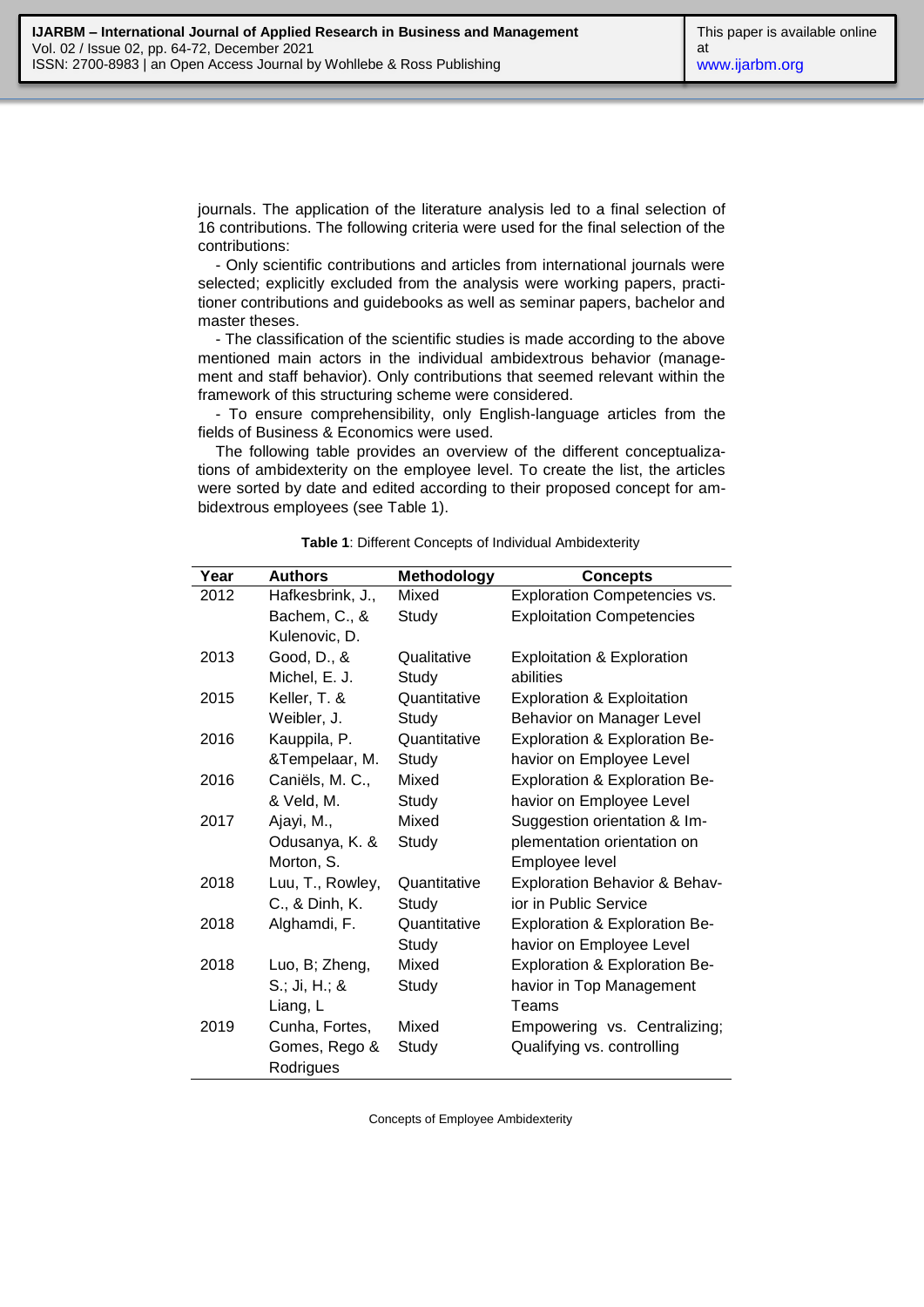#### **4 Discussion**

Ambidextrous behavior has been presented in this paper as an integrative approach that seems to be particularly well suited on a theoretical level to deal with increasingly complex organizational and paradoxical challenges. Against this background, one of the biggest challenges in ambidexterity research is to implement practical approaches from the multitude of theoretical concepts (Turner et al., 2015). In this context, the following courses of action can be identified from the literature that are necessary for the practical implementation of ambidexterity for an employee level.

Leadership practices: Organizations develop complex leadership structures with many control mechanisms as they grow in size. This leadership rewards internal excellence and perfect execution. However, what can be useful for exploitation can at the same time limit explorative action. In this context, Alghamdi (2018) describes the need for independent decisions, which can be fostered by flat structures and a culture in which people are allowed to experiment and fail without risking their jobs.

Application of long-term budgets: To keep entrepreneurial risk manageable, organizations strive for security and predictability. Investments are planned in long cycles and calculated with business cases, budgets are controlled and evaluated. This approach impairs the development of organizational ambidexterity, because budget invests mainly into (seemingly) safe projects and established markets.

At the same time, it takes a very long time before new initiatives can be launched if there are new insights, a changed environment or increased competition. The budget perspective is also a very interesting component, as it hardly plays a role in the ambidextrous literature. Only in scattered contributions, such as Luo et al. (2018) and Birkinshaw & Gibson (2005), the financial relevance is mentioned, but not with regard to ambidextrous design in everyday practice.

Coherent organizational strategy: When projects are initiated for exploration, they mainly generate costs in the short term. So it happens that innovation projects can lose importance in the company's prioritization alongside day-to-day business. In this context, Cunha et al. (2019) describes ambidexterity as being integrated into the company's strategy and focused on value creation. Only then will employees be able to make sense of it and use their behavior correctly.

Compatible processes: Exploration teams need empowerment and transparency. In a dual organizational form, however, they still have to comply with the regulations of the rest of the company: Reporting, coordination meetings, approval processes, steering committees. In addition, there are guidelines on which data or information may be made available to whom. According to Martínez-Climent et al. (2019), this is an essential prerequisite for the successful implementation of ambidexterity at the leadership level. For this, if the processes are incompatible, unnecessary redundancies and long waiting times result. At the individual level, it will be challenging to maintain the motivation of employees in routine work and to address risks at an early stage.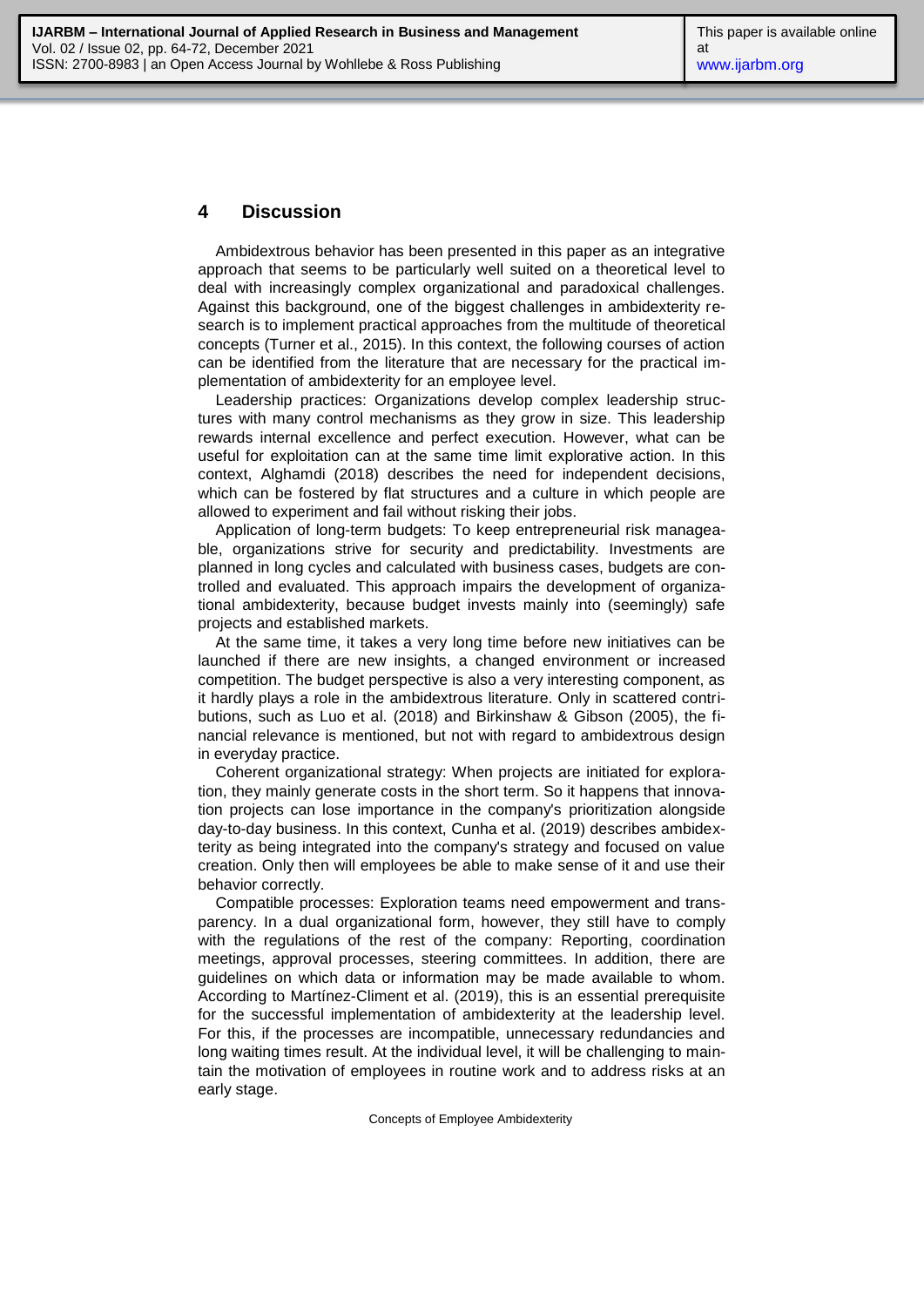Complementary interests: Established mechanisms such as target agreements, revenue sharing or bonus levels are mostly geared towards short-term success. Exploring new business areas, however, is a long-term and uncertain venture. Conflicts inevitably arise, for example, when it comes to testing a new product on the market or recognizing innovation teams for their work, even if they do not yet contribute much financially to the overall result. In this context, Ajayi et al. (2017) describe that divergent interests can be reduced and a higher potential value can be achieved through the participation of employees in the target agreement and communication between the task areas.

Promoting ambidexterity from a practical point of view thus requires a holistic approach in which leaders can have to adapt individually depending on the context. For this reason, there is no single blueprint for building an ambidextrous system. Rather, the obstacles described should be overcome in order to be able to unfold an ambidextrous system.

### **5 Conclusion**

Considering the technical and societal developments in recent years and the resulting uncertainties in the business world, both practitioners and scientists are increasingly concerned about business problems and possible solutions. With this paper, I have addressed some of the currently prevailing issues related to adaptability. Focusing on organizational frameworks, this work essentially supports the claim that "Adaptability is fostered by individual ambidexterity". The identified concepts in the review have shown that ambidextrous behavior is positively associated with the improvement of agilityrelated factors. Surprisingly, my work is one of the few that synthesizes different concepts about ambidextrous behavior at the individual level.

Accordingly, practitioners are advised to pursue the implementation of ambidextrous employee behaviors in organizational reality through appropriate development programs. In this context, HR recruiting measures, leadership behaviors, and even an internal work organization can be aligned with the ambidextrous measures. In summary, while the importance of ambidextrous organizations has increasingly emerged in science and practice, business leaders should also focus on the individual level in order to harness potential in this regard.

### **6 Author**

Michael Hans Gino Kraft, PhD, is a lecture for Business Development & Organization at the Eastern Switzerland University of Applied Science in St. Gallen, Switzerland. Dr. Kraft is a graduate of Management and Organizational Science from the Szent-István University in Hungary. He has published articles in the field of Organizational Science and Leadership in Peerreviewed international Journals. His current research interests focus on the interface between quality and sustainability management.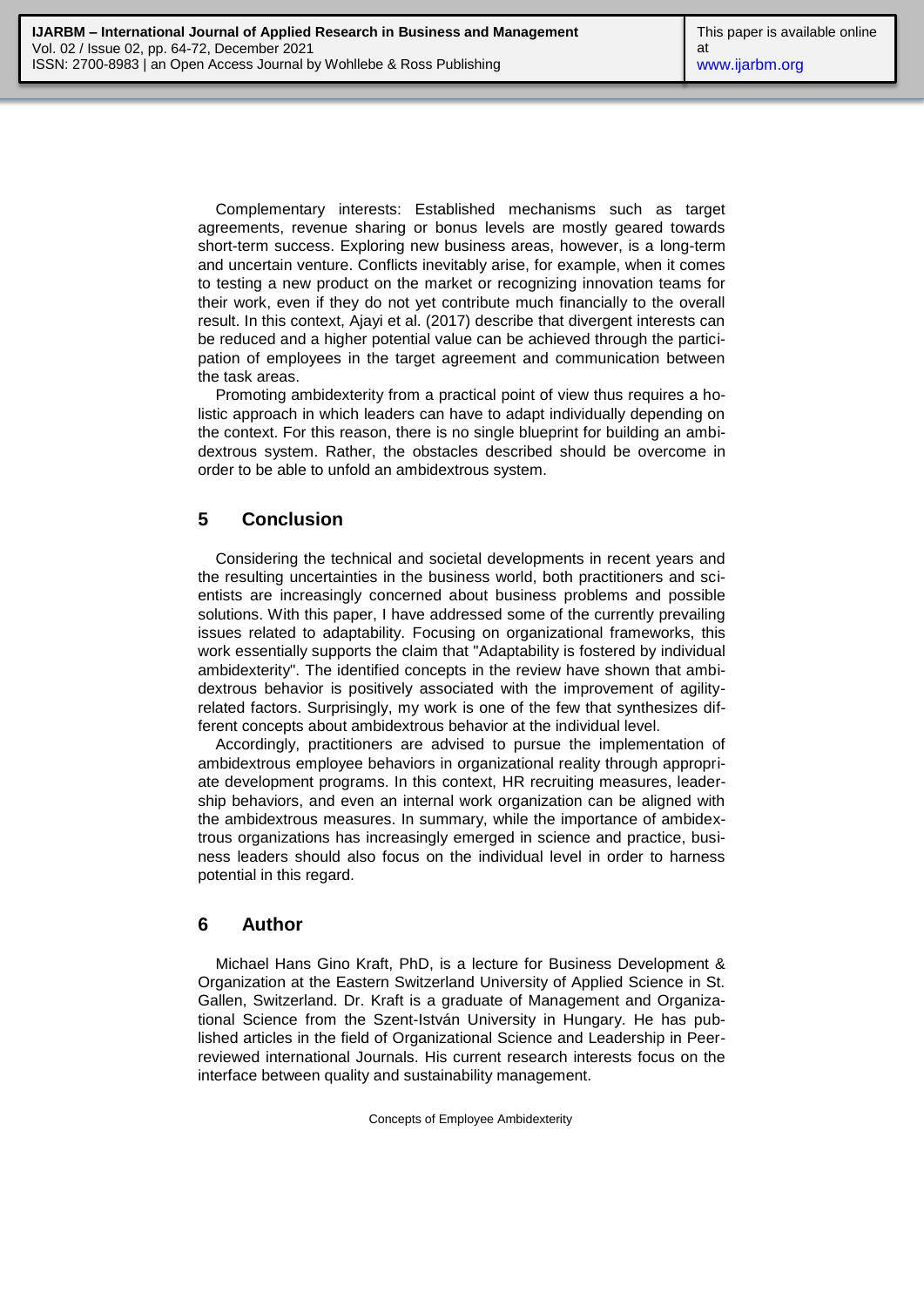### **7 References**

- Ajayi, O. M., Odusanya, K., & Morton, S. (2017). Stimulating employee ambidexterity and employee engagement in SMEs. Management Decision. 55(4), 2-3. <https://doi.org/10.1108/MD-02-2016-0107>
- Alghamdi, F. (2018). Ambidextrous leadership, ambidextrous employee, and the interaction between ambidextrous leadership and employee innovative performance. Journal of Innovation and Entrepreneurship, 7(1), 1. <https://doi.org/10.1186/s13731-018-0081-8>
- Bansal, P., 2002. The corporate challenges of sustainable development. Academy. Management Executives. 16 (2), 122-131. <https://doi.org/10.5465/ame.2002.7173572>

Caniëls, M. C., & Veld, M. (2016). Employee ambidexterity, high

performance work systems and innovative work behaviour: How much balance do we need?. The international journal of human resource management. 30(4), 3004, 565-585.

<https://doi.org/10.1080/09585192.2016.1216881>

- Cunha, M. P. E., Fortes, A., Gomes, E., Rego, A., & Rodrigues, F. (2019). Ambidextrous leadership, paradox and contingency: evidence from Angola. The International Journal of Human Resource Management, 30(4), 702-727. <https://doi.org/10.1080/09585192.2016.1201125>
- Gibson, C. B., & Birkinshaw, J. (2004). The antecedents, consequences, and mediating role of organizational ambidexterity. Academy of management Journal, 47(2), 209-226. <https://doi.org/10.5465/20159573>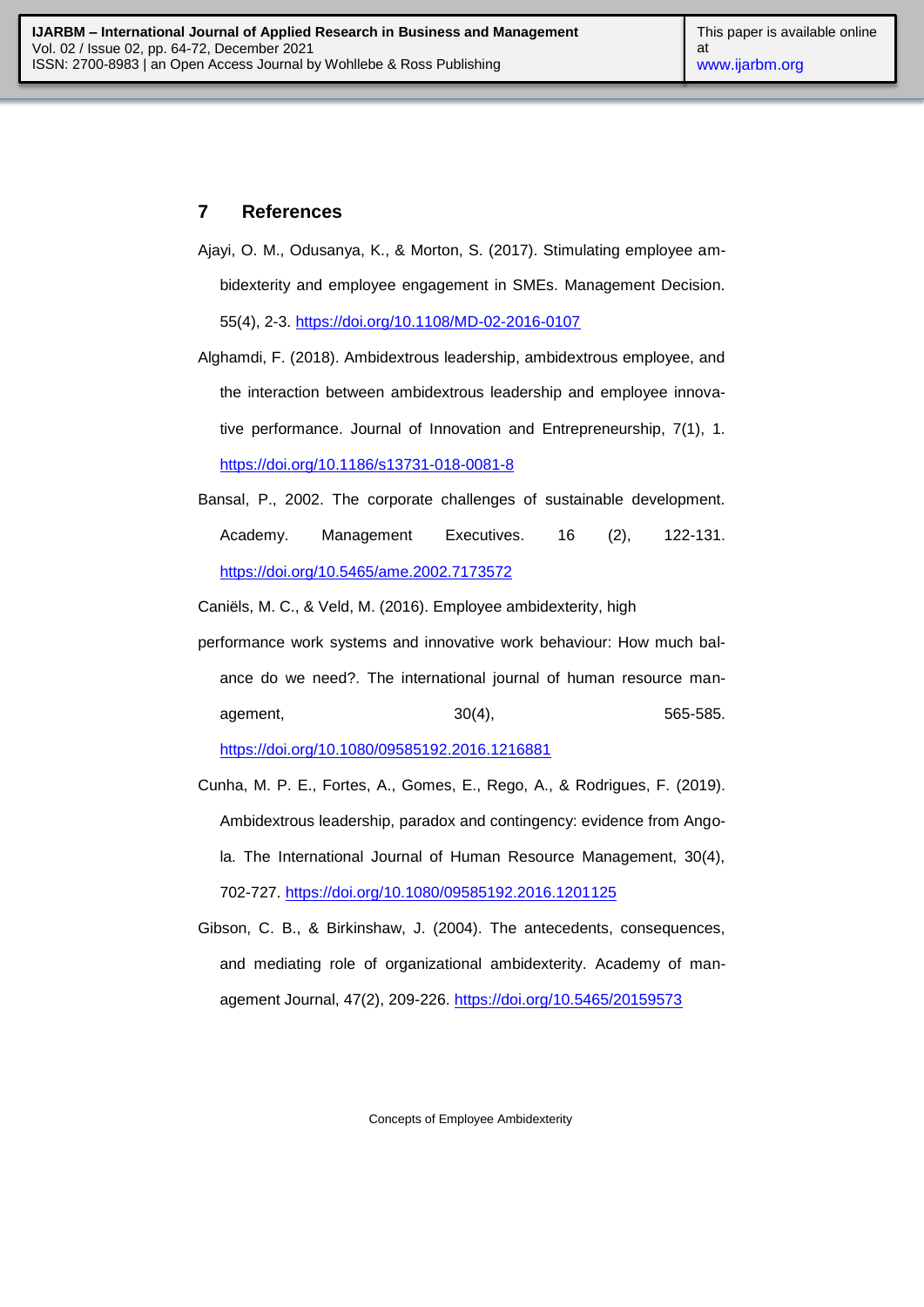- Good, D, & Michel, EJ. (2013). Individual ambidexterity: exploring and exploiting in dynamic contexts. The Journal of Psychology, 147(5), 435– 453. <https://doi.org/10.1080/00223980.2012.710663>
- He, Z. L., & Wong, P. K. (2004). Exploration vs. exploitation: An empirical test of the ambidexterity hypothesis. Organization science, 15(4), 481- 494. <https://doi.org/10.1287/orsc.1040.0078>
- Kauppila, O. P, & Tempelaar, M. P. (2016). The social-cognitive underpinnings of employees' ambidextrous behavior and the supportive role of group managers' leadership. Journal of Management Studies, 53(6), 1019–1044. <https://doi.org/10.1111/joms.12192>
- Keller, T., & Weibler, J. (2015). What it takes and costs to be an ambidextrous manager: Linking leadership and cognitive strain to balancing exploration and exploitation. Journal of Leadership & Organizational Studies, 22(1), 54-71. <https://doi.org/10.1177/1548051814524598>
- Luu, T. T., Rowley, C., & Dinh, K. C. (2018). Enhancing the effect of frontline public employees' individual ambidexterity on customer value co-creation. Journal of Business & Industrial Marketing. 33(4), 506-522. <https://doi.org/10.1108/JBIM-04-2017-0091>
- Luo, B., Zheng, S., Ji, H., & Liang, L. (2018). Ambidextrous leadership and TMT-member ambidextrous behavior: the role of TMT behavioral integration and TMT risk propensity. The International Journal of Human Resource Management, 29(2), 338-359. <https://doi.org/10.1080/09585192.2016.1194871>
- March, J. G. (1991). Exploration and exploitation in organizational learning. Organization science, 2(1), 71-87. <https://doi.org/10.1287/orsc.2.1.71>